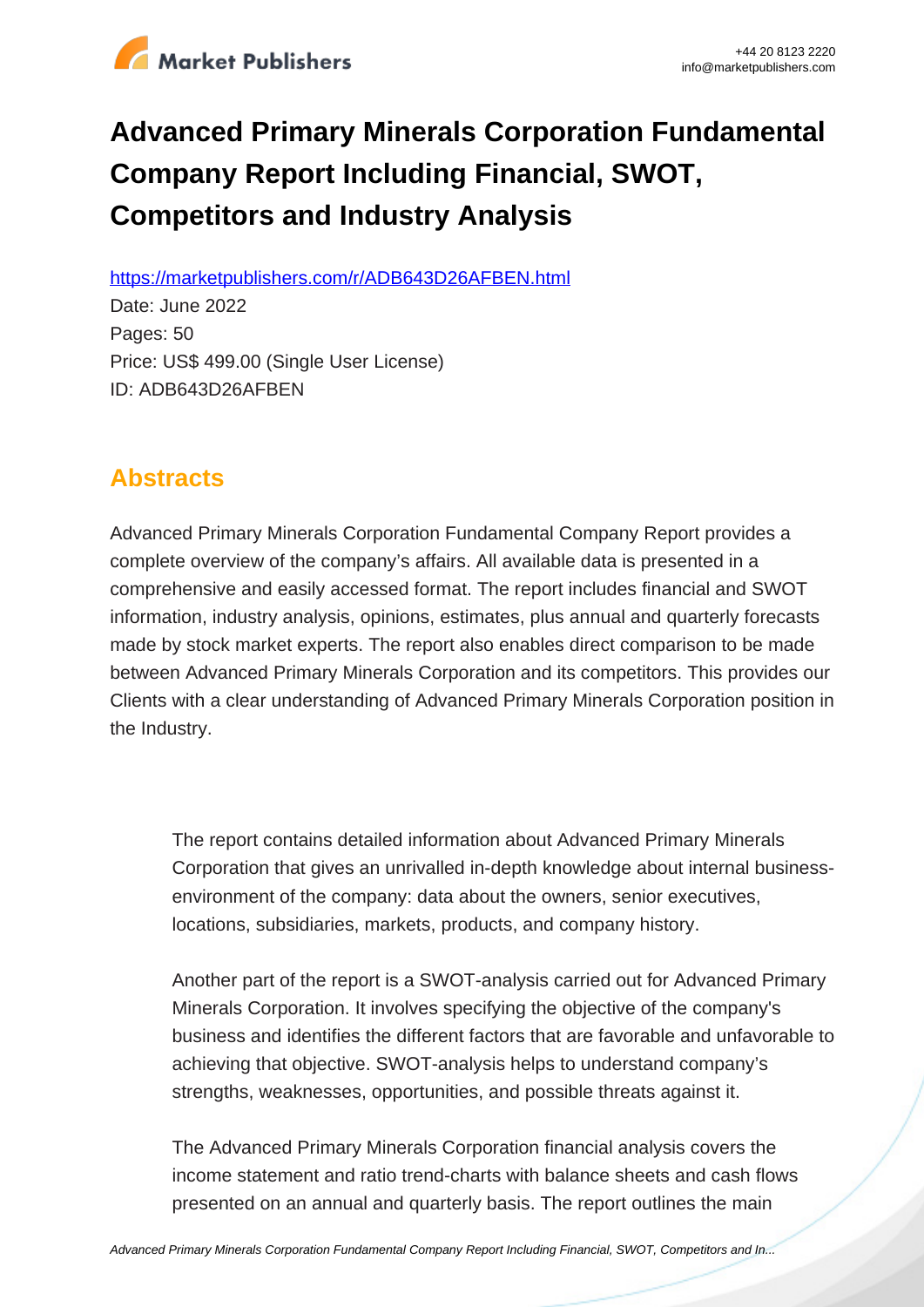

financial ratios pertaining to profitability, margin analysis, asset turnover, credit ratios, and company's long-term solvency. This sort of company's information will assist and strengthen your company's decision-making processes.

In the part that describes Advanced Primary Minerals Corporation competitors and the industry in whole, the information about company's financial ratios is compared to those of its competitors and to the industry. The unique analysis of the market and company's competitors along with detailed information about the internal and external factors affecting the relevant industry will help to manage your business environment. Your company's business and sales activities will be boosted by gaining an insight into your competitors' businesses.

Also the report provides relevant news, an analysis of PR-activity, and stock price movements. The latter are correlated with pertinent news and press releases, and annual and quarterly forecasts are given by a variety of experts and market research firms. Such information creates your awareness about principal trends of Advanced Primary Minerals Corporation business.

## **About Advanced Primary Minerals Corporation**

Advanced Primary Minerals Corporation engages in the exploration, development, processing, and sale of kaolin resources in Georgia and South Carolina, the United States. It produces kaolin clay products, which are used in ceramics, paper, paint and coatings, plastics, catalysts, and other specialty industrial applications. The company is based in Halifax, Canada. Advanced Primary Minerals Corporation is a subsidiary of Erdene Resource Development Corporation.

The above Company Fundamental Report is a half-ready report and contents are subject to change.

It means that we have all necessary data in our database to prepare the report but need **2-3 days** to complete it. During this time we are also updating the report with respect to the current moment. So, you can get all the most recent data available for the same price. Please note that preparation of additional types of analyses requires extra time.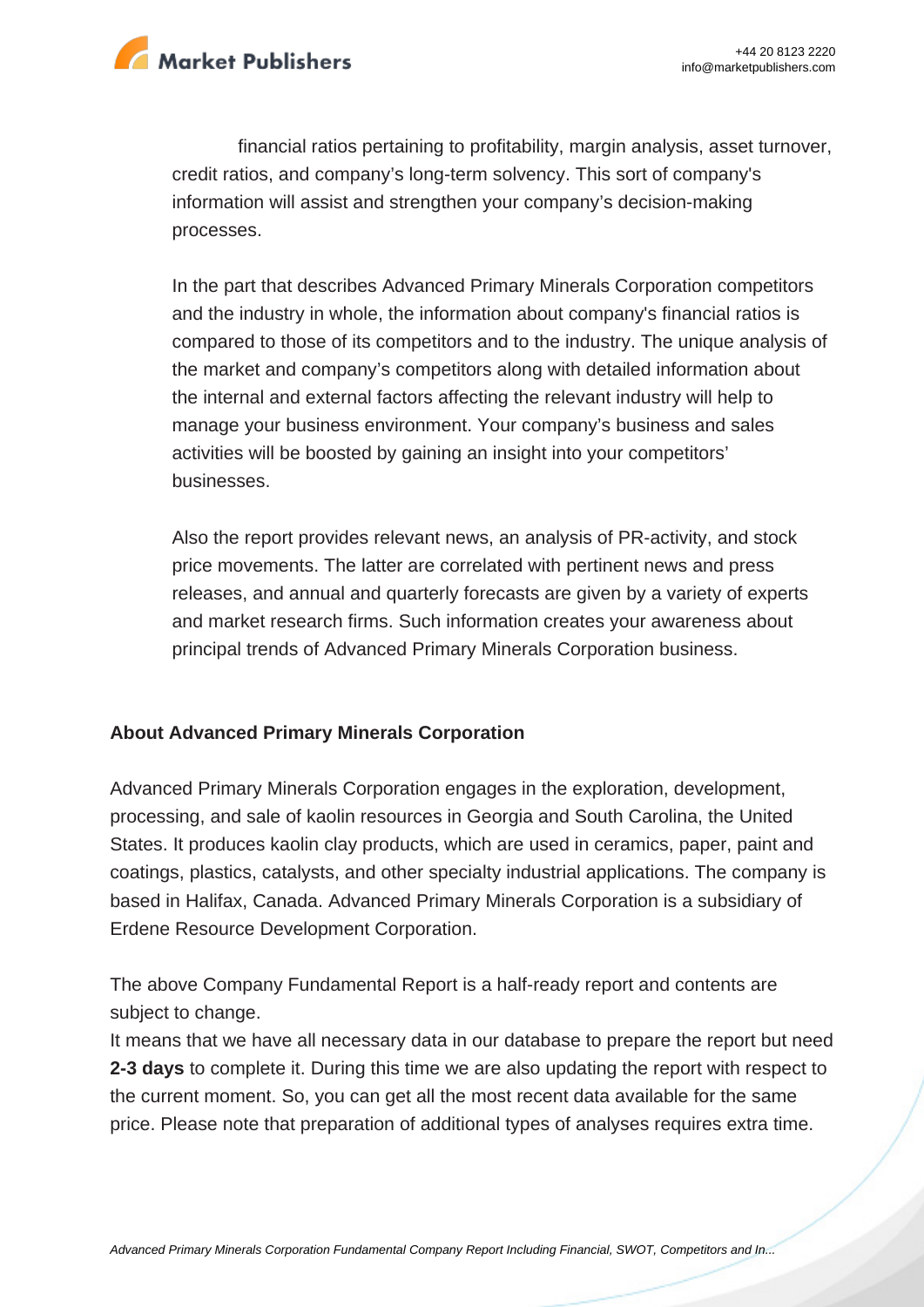

## **Contents**

### RESEARCH METHODOLOGY

DISCLAIMER

### **1. ADVANCED PRIMARY MINERALS CORPORATION COMPANY PROFILE**

- 1.1. Key facts
- 1.2. Financial Performance
- 1.3. Key Executives
- 1.4. Ownership and Major Holders
- 1.5. Company History

#### **2. ADVANCED PRIMARY MINERALS CORPORATION BUSINESS OVERVIEW**

- 2.1. Business Description
- 2.2. Major Products and Services
- 2.3. Markets and Sales Activities
- 2.4. Locations, Subsidiaries, Operating Units

#### **3. ADVANCED PRIMARY MINERALS CORPORATION SWOT ANALYSIS**

- 3.1. Overview
- 3.2. Strengths
- 3.3. Weaknesses
- 3.4. Opportunities
- 3.5. Threats

#### **4. ADVANCED PRIMARY MINERALS CORPORATION FINANCIAL ANALYSIS**

- 4.1. Financial Statements
- 4.1.1. Income Statement
- 4.1.2. Balance Sheet
- 4.1.3. Cash Flow
- 4.2. Financial Ratios
- 4.2.1. Profitability
- 4.2.2. Margin Analysis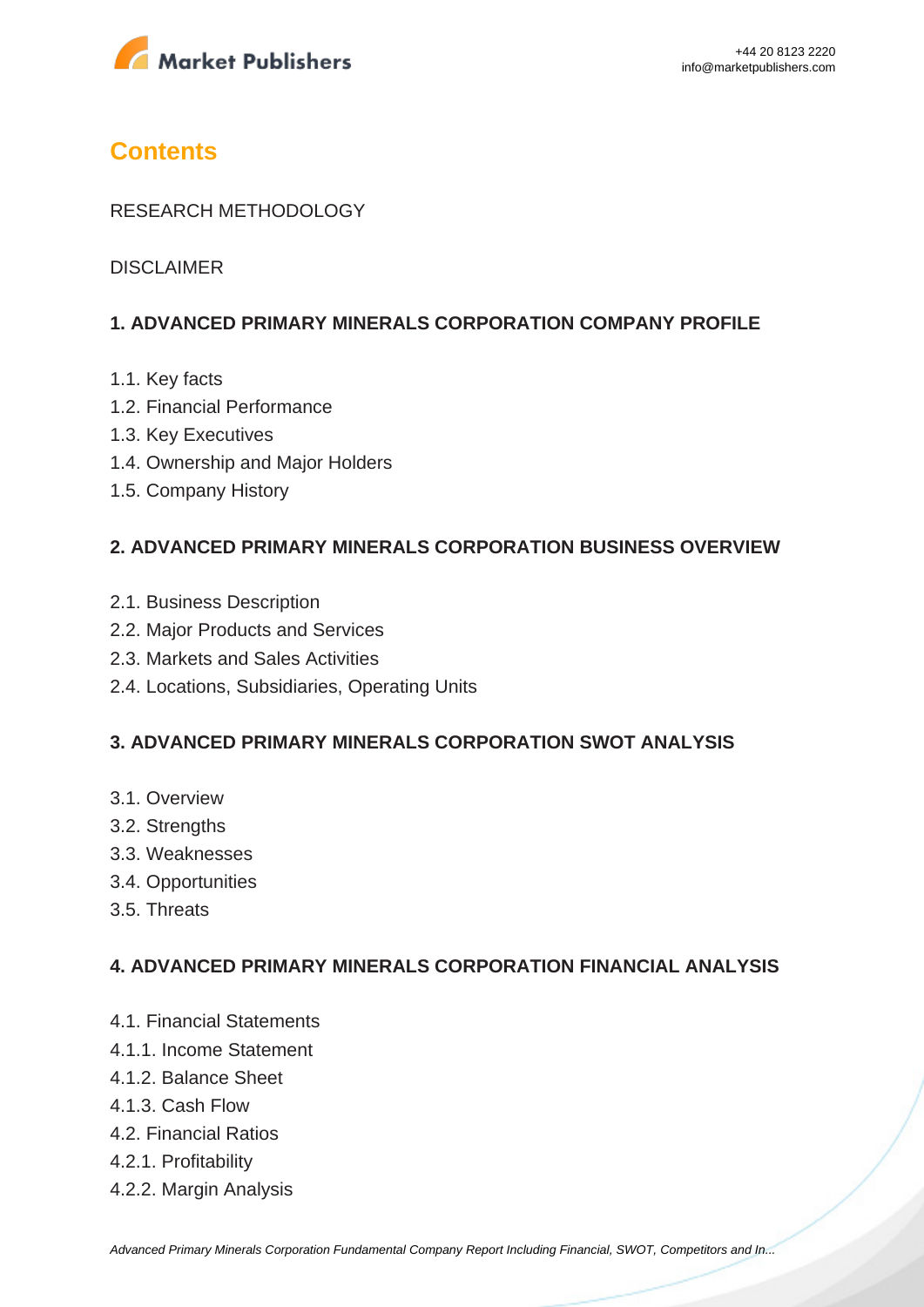

- 4.2.3. Asset Turnover
- 4.2.4. Credit Ratios
- 4.2.5. Long-Term Solvency
- 4.2.6. Growth Over Prior Year
- 4.2.7. Financial Ratios Charts
- 4.3. Stock Market Snapshot

## **5. ADVANCED PRIMARY MINERALS CORPORATION COMPETITORS AND INDUSTRY ANALYSIS**

- 5.1. Advanced Primary Minerals Corporation Direct Competitors
- 5.2. Comparison of Advanced Primary Minerals Corporation and Direct Competitors Financial Ratios

5.3. Comparison of Advanced Primary Minerals Corporation and Direct Competitors Stock Charts

- 5.4. Advanced Primary Minerals Corporation Industry Analysis
- 5.4.1. Industry Snapshot
- 5.4.2. Advanced Primary Minerals Corporation Industry Position Analysis

## **6. ADVANCED PRIMARY MINERALS CORPORATION NEWS & EVENTS**

- 6.1. News & PR Activity Analysis
- 6.2. IR Corporate News
- 6.3. Marketing News
- 6.4. Corporate Events

## **7. ADVANCED PRIMARY MINERALS CORPORATION EXPERTS REVIEW**<sup>1</sup>

- 7.1. Experts Consensus
- 7.2. Experts Revisions

## **8. ADVANCED PRIMARY MINERALS CORPORATION ENHANCED SWOT ANALYSIS**<sup>2</sup>

## **9. CANADA PESTEL ANALYSIS**<sup>2</sup>

- 9.1. Political Factors
- 9.2. Economic Factors
- 9.3. Social Factors

[Advanced Primary Minerals Corporation Fundamental Company Report Including Financial, SWOT, Competitors and In...](https://marketpublishers.com/report/industry/metallurgy/advanced_primary_minerals_corporation_swot_analysis_bac.html)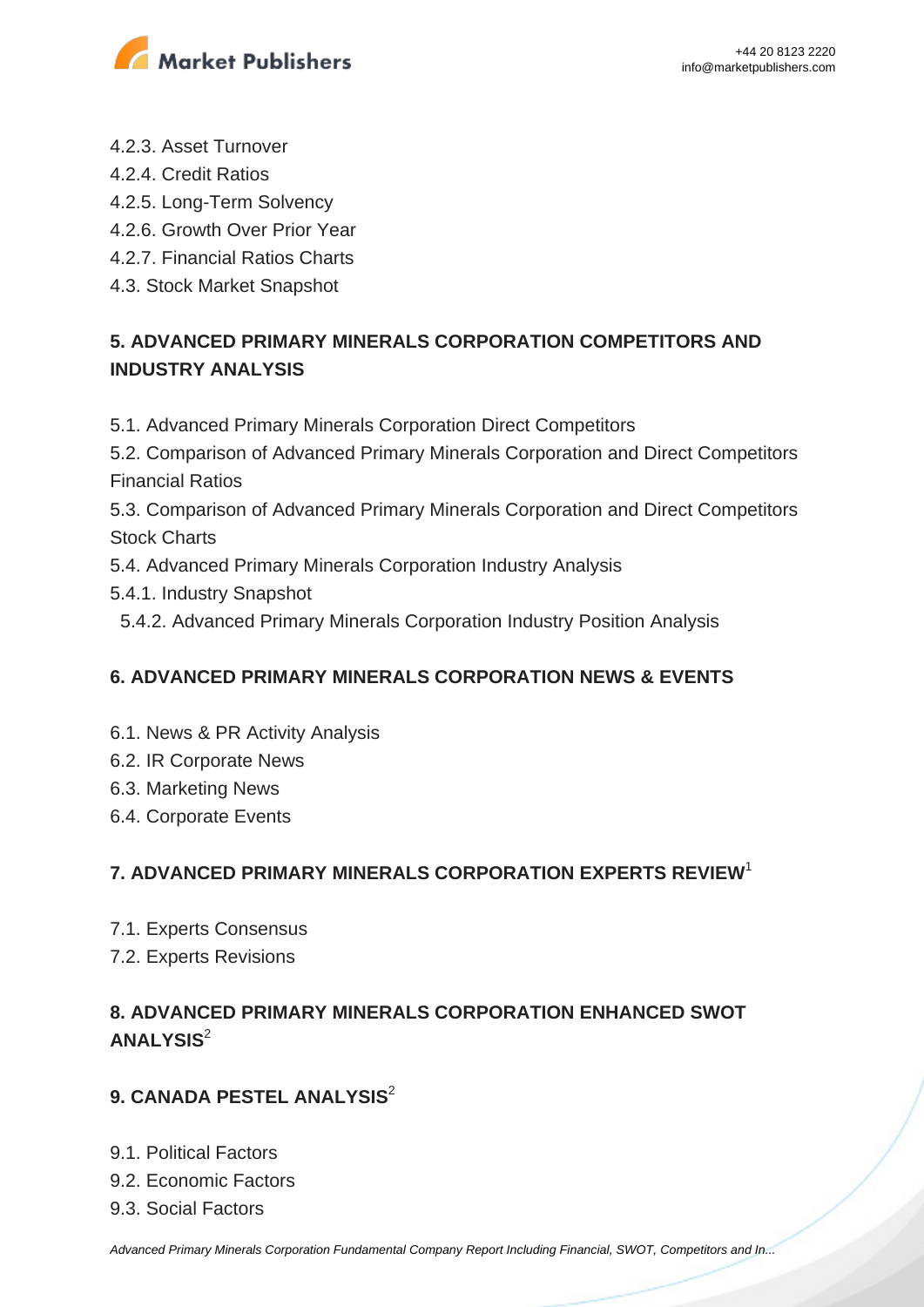

- 9.4. Technological Factors
- 9.5. Environmental Factors
- 9.6. Legal Factors

## **10. ADVANCED PRIMARY MINERALS CORPORATION IFE, EFE, IE MATRICES**<sup>2</sup>

- 10.1. Internal Factor Evaluation Matrix
- 10.2. External Factor Evaluation Matrix
- 10.3. Internal External Matrix

## **11. ADVANCED PRIMARY MINERALS CORPORATION PORTER FIVE FORCES ANALYSIS**<sup>2</sup>

## **12. ADVANCED PRIMARY MINERALS CORPORATION VRIO ANALYSIS**<sup>2</sup>

## **APPENDIX: RATIO DEFINITIONS**

## **LIST OF FIGURES**

Advanced Primary Minerals Corporation Annual Revenues in Comparison with Cost of Goods Sold and Gross Profit Profit Margin Chart Operating Margin Chart Return on Equity (ROE) Chart Return on Assets (ROA) Chart Debt to Equity Chart Current Ratio Chart Advanced Primary Minerals Corporation 1-year Stock Charts Advanced Primary Minerals Corporation 5-year Stock Charts Advanced Primary Minerals Corporation vs. Main Indexes 1-year Stock Chart Advanced Primary Minerals Corporation vs. Direct Competitors 1-year Stock Charts Advanced Primary Minerals Corporation Article Density Chart

2 – These sections are available only when you purchase a report with appropriate additional types of analyses.

The complete financial data is available for publicly traded companies.

<sup>1 –</sup> Data availability depends on company's security policy.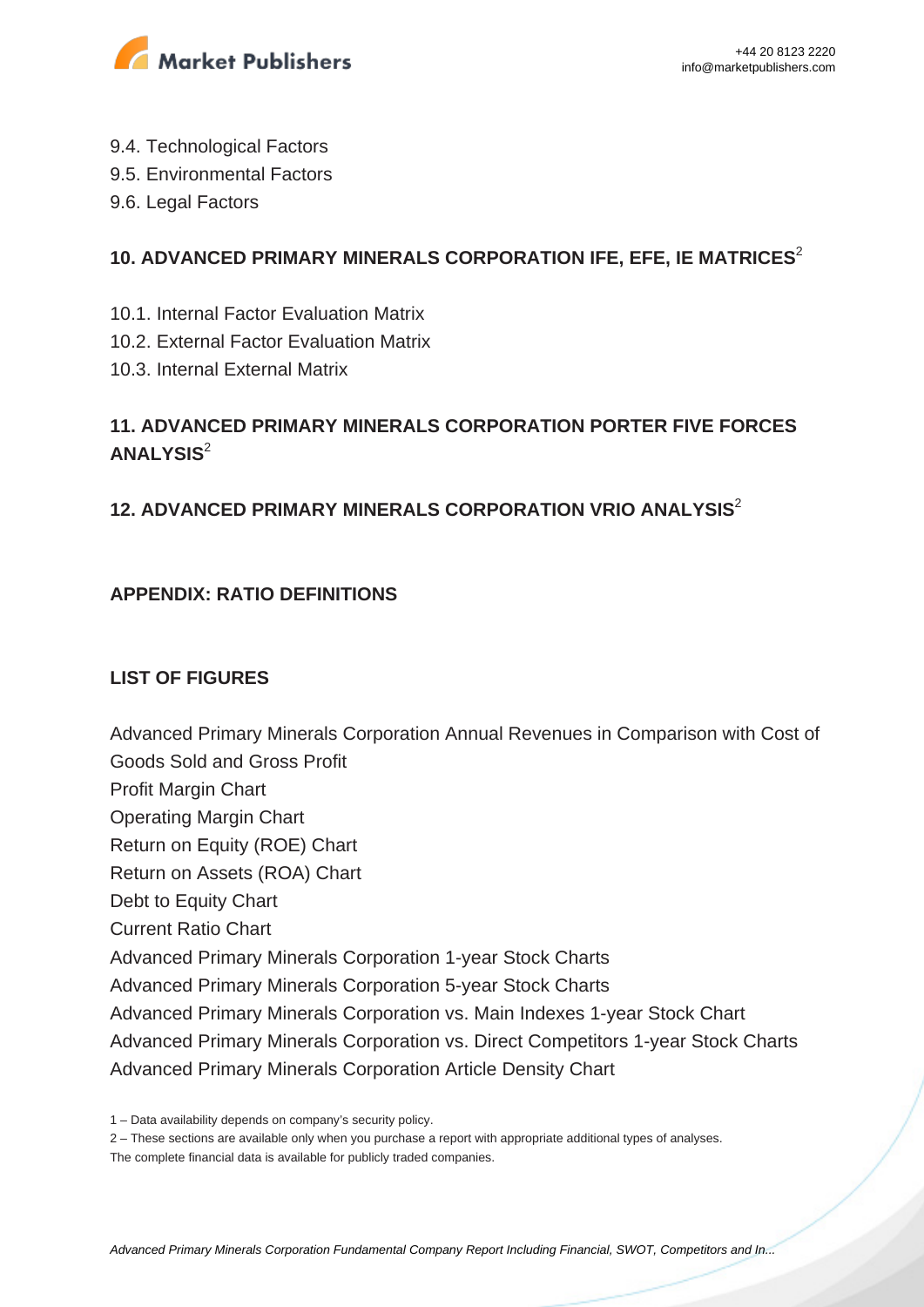

## **List Of Tables**

## **LIST OF TABLES**

Advanced Primary Minerals Corporation Key Facts **Profitability** Management Effectiveness Income Statement Key Figures Balance Sheet Key Figures Cash Flow Statement Key Figures Financial Performance Abbreviation Guide Advanced Primary Minerals Corporation Key Executives Advanced Primary Minerals Corporation Major Shareholders Advanced Primary Minerals Corporation History Advanced Primary Minerals Corporation Products Revenues by Segment Revenues by Region Advanced Primary Minerals Corporation Offices and Representations Advanced Primary Minerals Corporation SWOT Analysis Yearly Income Statement Including Trends Income Statement Latest 4 Quarters Including Trends Yearly Balance Sheet Including Trends Balance Sheet Latest 4 Quarters Including Trends Yearly Cash Flow Including Trends Cash Flow Latest 4 Quarters Including Trends Advanced Primary Minerals Corporation Profitability Ratios Margin Analysis Ratios Asset Turnover Ratios Credit Ratios Long-Term Solvency Ratios Financial Ratios Growth Over Prior Year Advanced Primary Minerals Corporation Capital Market Snapshot Advanced Primary Minerals Corporation Direct Competitors Key Facts Direct Competitors Profitability Ratios Direct Competitors Margin Analysis Ratios Direct Competitors Asset Turnover Ratios Direct Competitors Credit Ratios Direct Competitors Long-Term Solvency Ratios Industry Statistics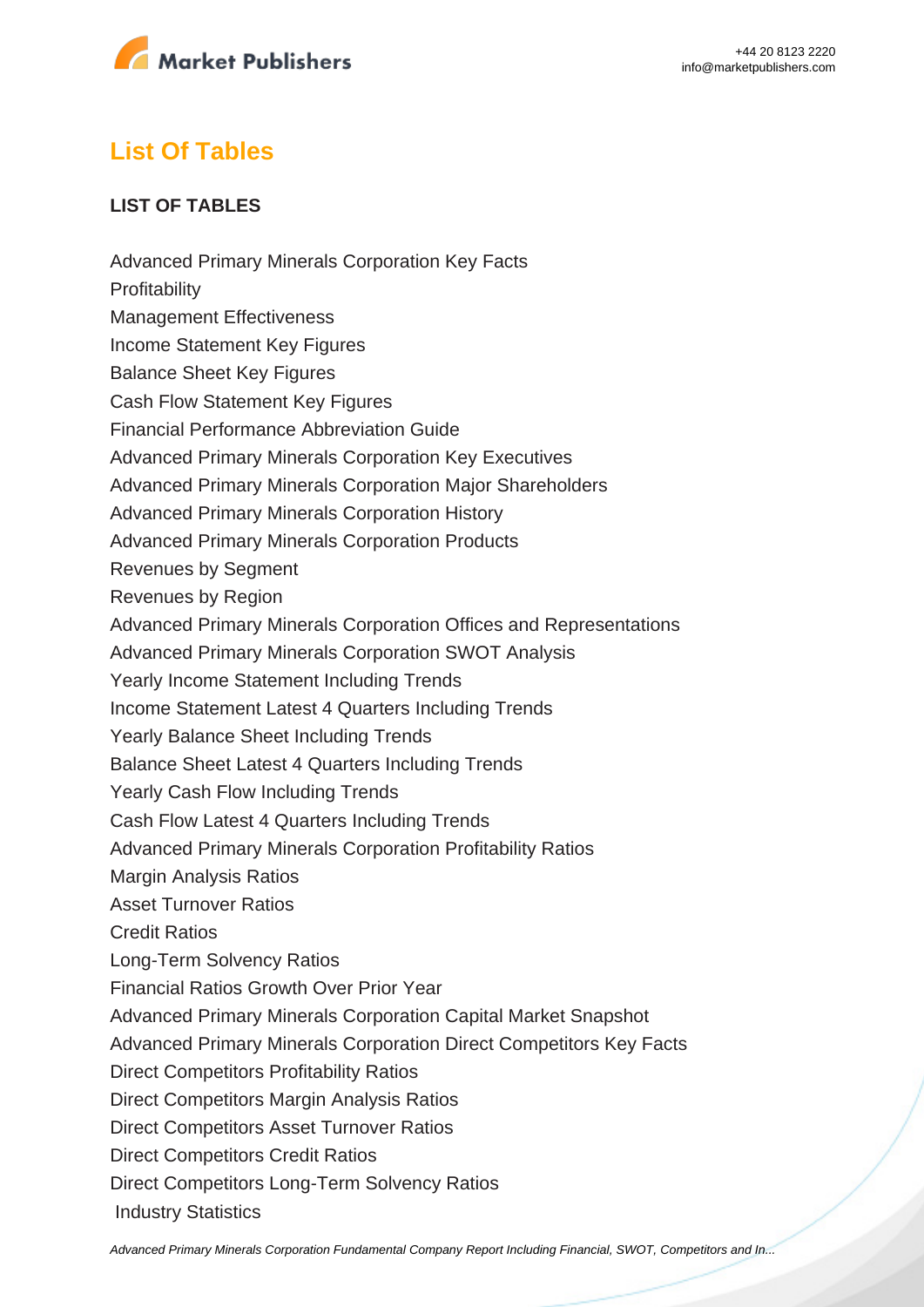

Advanced Primary Minerals Corporation Industry Position Company vs. Industry Income Statement Analysis Company vs. Industry Balance Sheet Analysis Company vs. Industry Cash Flow Analysis Company vs. Industry Ratios Comparison Advanced Primary Minerals Corporation Consensus Recommendations<sup>1</sup> Analyst Recommendation Summary<sup>1</sup> Price Target Summary<sup>1</sup> Experts Recommendation Trends<sup>1</sup> Revenue Estimates Analysis<sup>1</sup> Earnings Estimates Analysis $<sup>1</sup>$ </sup> Historical Surprises<sup>1</sup> Revenue Estimates Trend<sup>1</sup> Earnings Estimates Trend<sup>1</sup> Revenue Revisions<sup>1</sup>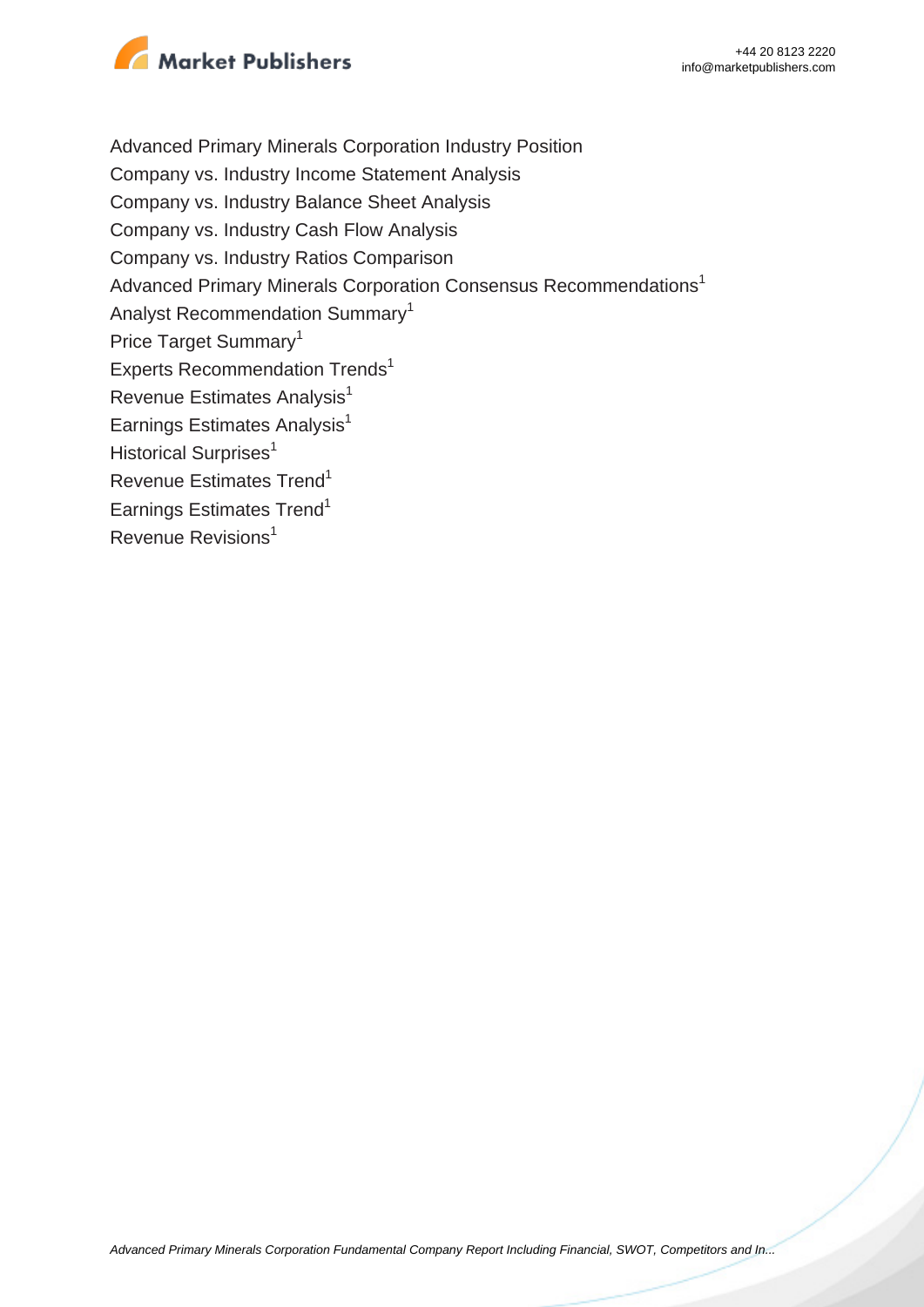

## **ANALYSIS FEATURES**

#### **SWOT Analysis**

SWOT, which stands for Strengths, Weaknesses, Opportunities and Threats, is an analytical framework that identifies the internal and external factors that are favorable and unfavorable for a company.

#### **Enhanced SWOT Analysis**

Enhanced SWOT is a 3×3 grid that arranges strengths, weaknesses, opportunities and threats into one scheme:

How to use the strengths to take advantage of the opportunities?

How to use the strengths to reduce likelihood and impact of the threats?

How to overcome the weaknesses that obstruct taking advantage of the opportunities?

How to overcome the weaknesses that can make the threats a reality?

Upon answering these questions a company can develop a project plan to improve its business performance.

#### **PESTEL Analysis**

PESTEL (also termed as PESTLE) is an ideal tool to strategically analyze what influence different outside factors – political, economic, sociocultural, technological, environmental and legal – exert on a business to later chart its long term targets.

Being part of the external analysis when carrying out a strategic assessment or performing a market study, PESTEL gives an overview of diverse macro-environmental factors that any company should thoughtfully consider. By perceiving these outside environments, businesses can maximally benefit from the opportunities while minimizing the threats to the organization.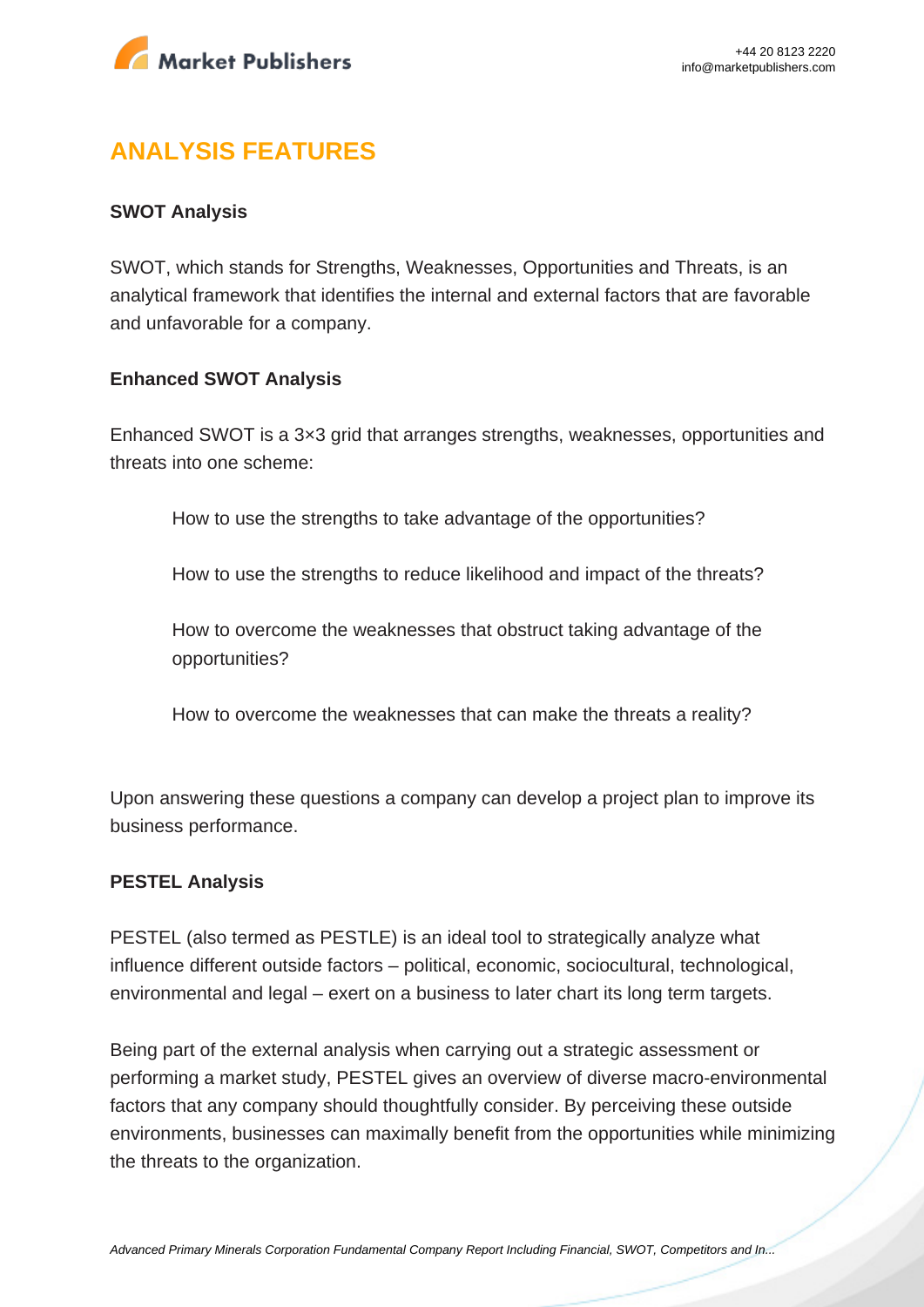

Key Factors Examined by PESTEL Analysis:

Political – What opportunities and pressures are brought by political bodies and what is the degree of public regulations' impact on the business?

Economic – What economic policies, trends and structures are expected to affect the organization, what is this influence's degree?

Sociological – What cultural and societal aspects will work upon the demand for the business's products and operations?

Technological – What impact do the technological aspects, innovations, incentives and barriers have on the organization?

Environmental – What environmental and ecological facets, both locally and farther afield, are likely to predetermine the business?

Legal – What laws and legislation will exert influence on the style the business is carried out?

## **IFE, EFE, IE Matrices**

The Internal Factor Evaluation matrix (IFE matrix) is a strategic management tool helping audit or evaluate major weaknesses and strengths in a business's functional areas. In addition, IFE matrix serves as a basis for identifying and assessing relationships amongst those areas. The IFE matrix is utilised in strategy formulation.

The External Factor Evaluation matrix (EFE matrix) is a tool of strategic management that is typically utilised to assess current market conditions. It is an ideal instrument for visualising and prioritising the threats and opportunities a firm is facing.

The essential difference between the above mentioned matrices lies in the type of factors incorporated in the model; whilst the latter is engaged in internal factors, the former deals exceptionally with external factors – those exposed to social, political, economic, legal, etc. external forces.

Being a continuation of the EFE matrix and IFE matrix models, the Internal External matrix (IE matrix) rests upon an investigation of external and internal business factors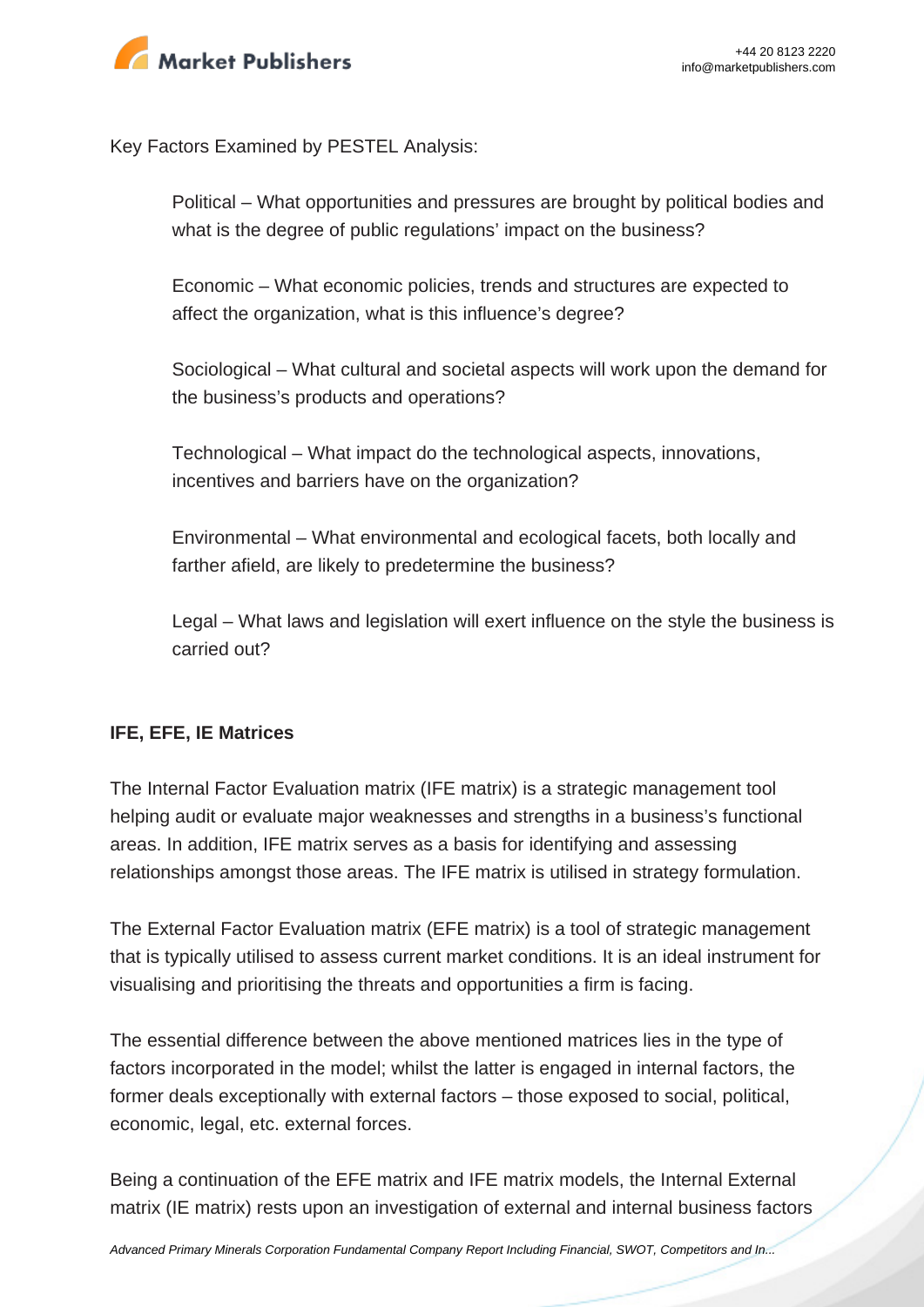

integrated into one suggestive model.

#### **Porter Five Forces Analysis**

The Porter's five forces analysis studies the industry of operation and helps the company find new sources of competitive advantage. The analysis surveys an industry through five major questions:

What composes a threat of substitute products and services?

Is there a threat of new competitors entering the market?

What is the intensity of competitive rivalry?

How big is the bargaining power of buyers?

How significant is the bargaining power of suppliers?

#### **VRIO Analysis**

VRIO stands for Value, Rarity, Imitability, Organization. This analysis helps to evaluate all company's resources and capabilities and bring them together into one aggregate table that includes:

Tangible resources Financial

Physical

**Technological** 

**Organizational** 

Intangible resources Human

Innovation and Creativity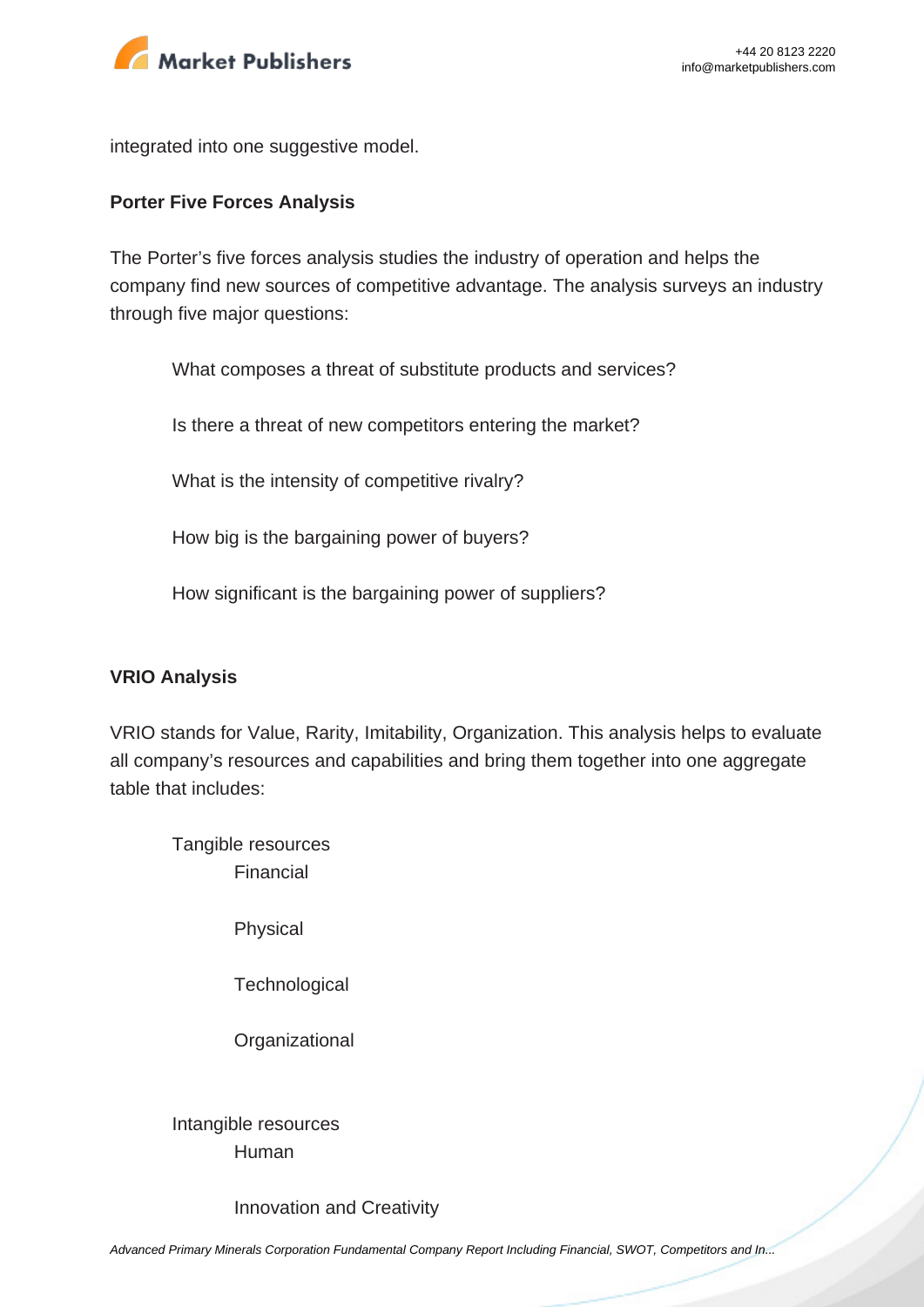

Reputation

Organizational capabilities

The result of the analysis gives a clear picture of company's competitive and economic implications, answering the questions if the resources mentioned above are:

Valuable?

Rare?

Costly to imitate?

Organized properly?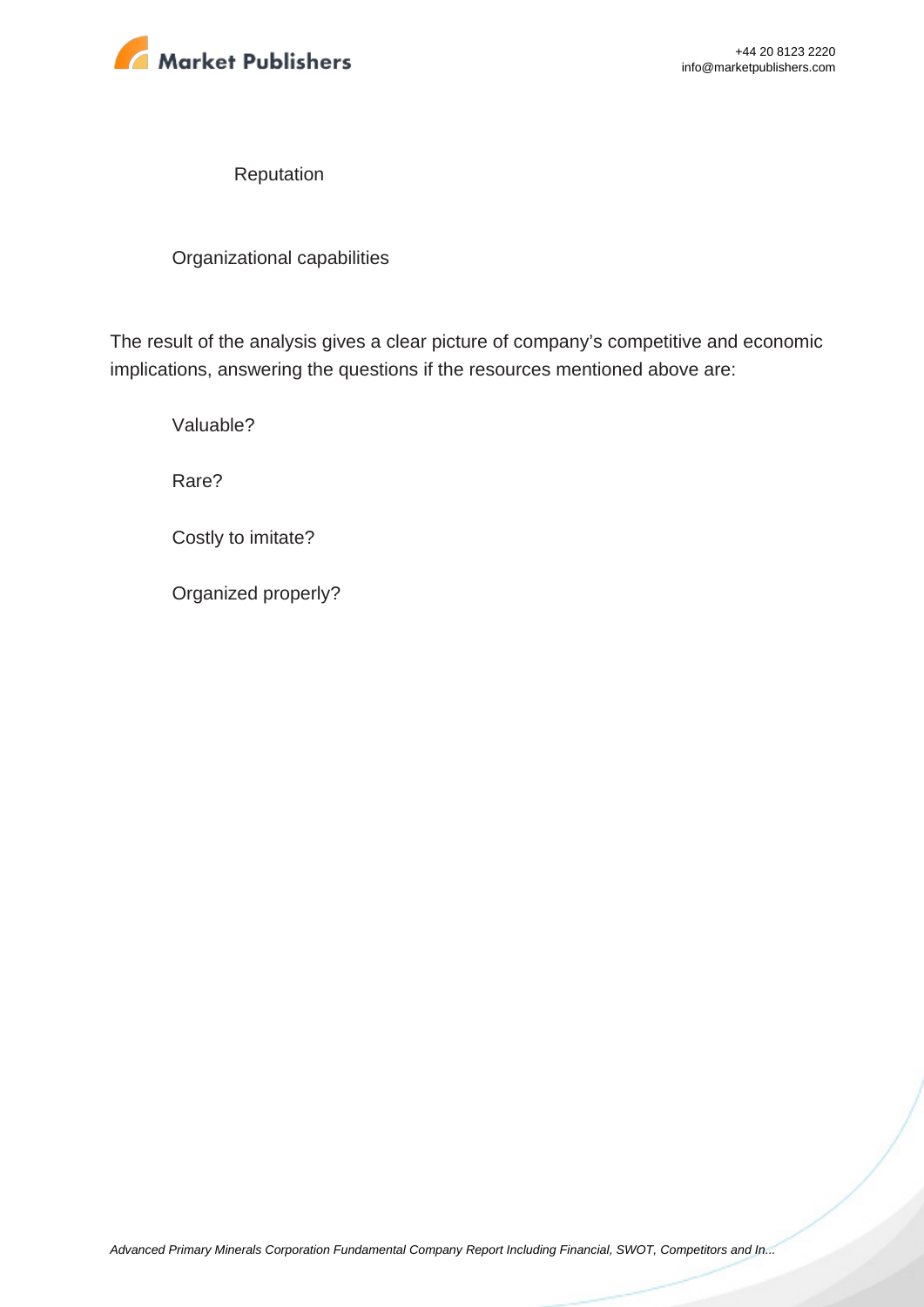

## I would like to order

Product name: Advanced Primary Minerals Corporation Fundamental Company Report Including Financial, SWOT, Competitors and Industry Analysis Product link: [https://marketpublishers.com/r/ADB643D26AFBEN.html](https://marketpublishers.com/report/industry/metallurgy/advanced_primary_minerals_corporation_swot_analysis_bac.html) Price: US\$ 499.00 (Single User License / Electronic Delivery) If you want to order Corporate License or Hard Copy, please, contact our Customer Service: [info@marketpublishers.com](mailto:info@marketpublishers.com)

## Payment

To pay by Credit Card (Visa, MasterCard, American Express, PayPal), please, click button on product page [https://marketpublishers.com/r/ADB643D26AFBEN.html](https://marketpublishers.com/report/industry/metallurgy/advanced_primary_minerals_corporation_swot_analysis_bac.html)

To pay by Wire Transfer, please, fill in your contact details in the form below:

First name: Last name: Email: Company: Address: City: Zip code: Country: Tel: Fax: Your message:

\*\*All fields are required

Custumer signature

Please, note that by ordering from marketpublishers.com you are agreeing to our Terms & Conditions at<https://marketpublishers.com/docs/terms.html>

To place an order via fax simply print this form, fill in the information below and fax the completed form to +44 20 7900 3970